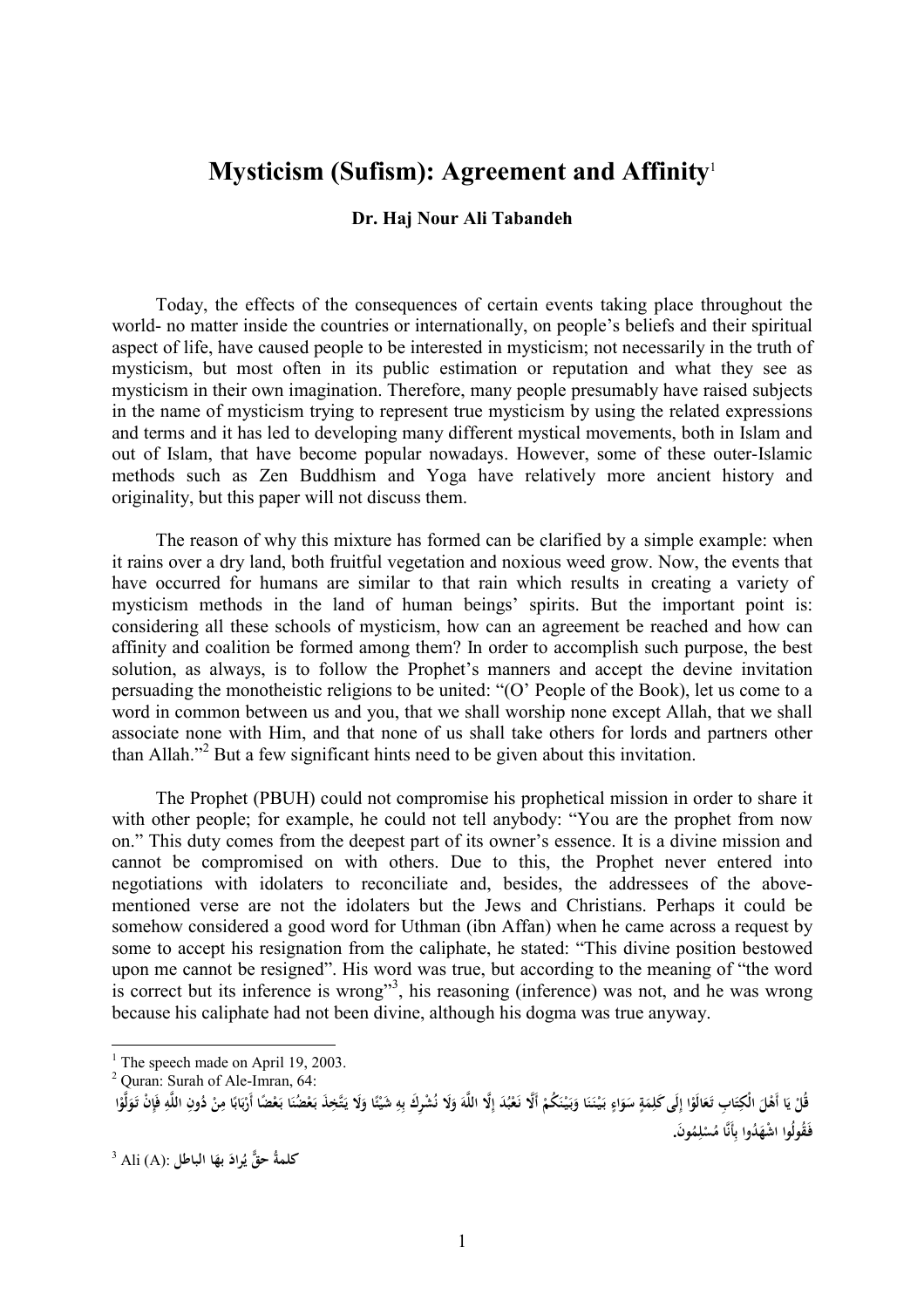Therefore, this divine mission and also every other divine missions cannot be compromised and agreed upon. As it was mentioned, it originates from the spiritual essence of the owner of this position. Throughout history, there have been objections emanated from disagreement and disobedience by some ignorant enemies against the divine successors, for instance, in the Arbitration (between Ali ibn Abi Talib and Muawiyah I), in response to the Kharijites<sup>4</sup> when they wanted to appoint someone as an arbitrator, His Excellency Ali  $(A)$ asserted that no arbitration was needed. This means that people's agreement or disagreement over the prophecy or the guardianship is ineffective, because it is an inseparable truth that is intrinsical with the prophetical or guardian entity. In the Arbitration, when His Excellency (A) was forced by the Kharijites to endure the Arbitration, at first he assigned Ibn Abbass but then under pressure from the others, he accepted Abu Musa as the arbitrator conditioned that he must verdict in compliance with the Quran and the rules of the divine book. This paper will not talk about the other events taken place later on and what happened afterthen since it has been mentioned in history books.

At the time of Imam Hasan's (A) imamate (pontificate), such objections were also made as some of his followers revolted against him so violently that his leg was injured, objecting why he had resigned. In response to them, His Excellency Hassan proclaimed that: The position (the divine caliphate) that I hold cannot be resigned. This agreement was one of the first steps taken to separate the government from the divine reign. One of the reasons of why the Imams and the divine successors have stayed away from political activities during history has been to avoid bloodshed. Ali (A) behaved the same. He became a stay-at-home, although he remained vigilant of the caliphs' (Abu Bakr and Umar I) activities and took the role of a counselor. But it does not mean that he left his guardianship position with them or that they confiscated it. This subject matter; uncompromisability of the prophetical position, the imamate or the guardianship, is a point which has hardly been taken into serious consideration.

Now, giving this introduction, let us go back to scrutinize the above verse. In this verse, the Prophet only addresses the Jews and Christians and invites them to "**the word in common between**" the Prophet and them. This petition calling for a coalition and alliance is the first necessary step. The reasons of why only the Jews and Christians were addressed in this verse are, on the one hand, the only "**People of the Book**" living in Arabia at the time were them and on the other hand, they belong to monotheistic religions, because they had prophets sent by God. In the following sentence of the verse, the addressees (Jews and Christians) are requested to worship none but Allah and the important point is that it is accentuated by "**associate no partner with Him**"; the attention is drawn to worshiping nothing but Allah and as a matter of fact, it emphasizes on affinity and coalition. It needs to be mentioned that worshiping nothing but Allah necessitates knowing and respecting His representatives and guides who are assigned and missioned by God. In other words, the Prophet declares that although they (the addressees) did not embrace him as a prophet, they praised the principle of worshiping nothing but God, attributing no partners, neither inanimate nor living idols, to Him. However, later on, at the Islamic reign of the Prophet; "**People of the Book**" had the right of maintaining their own religion and the corresponding rituals but they had to pay jizyah (poll tax) in order to be involved in the government

 $\overline{a}$ 

 $4$  Those who disobeyed Ali (A).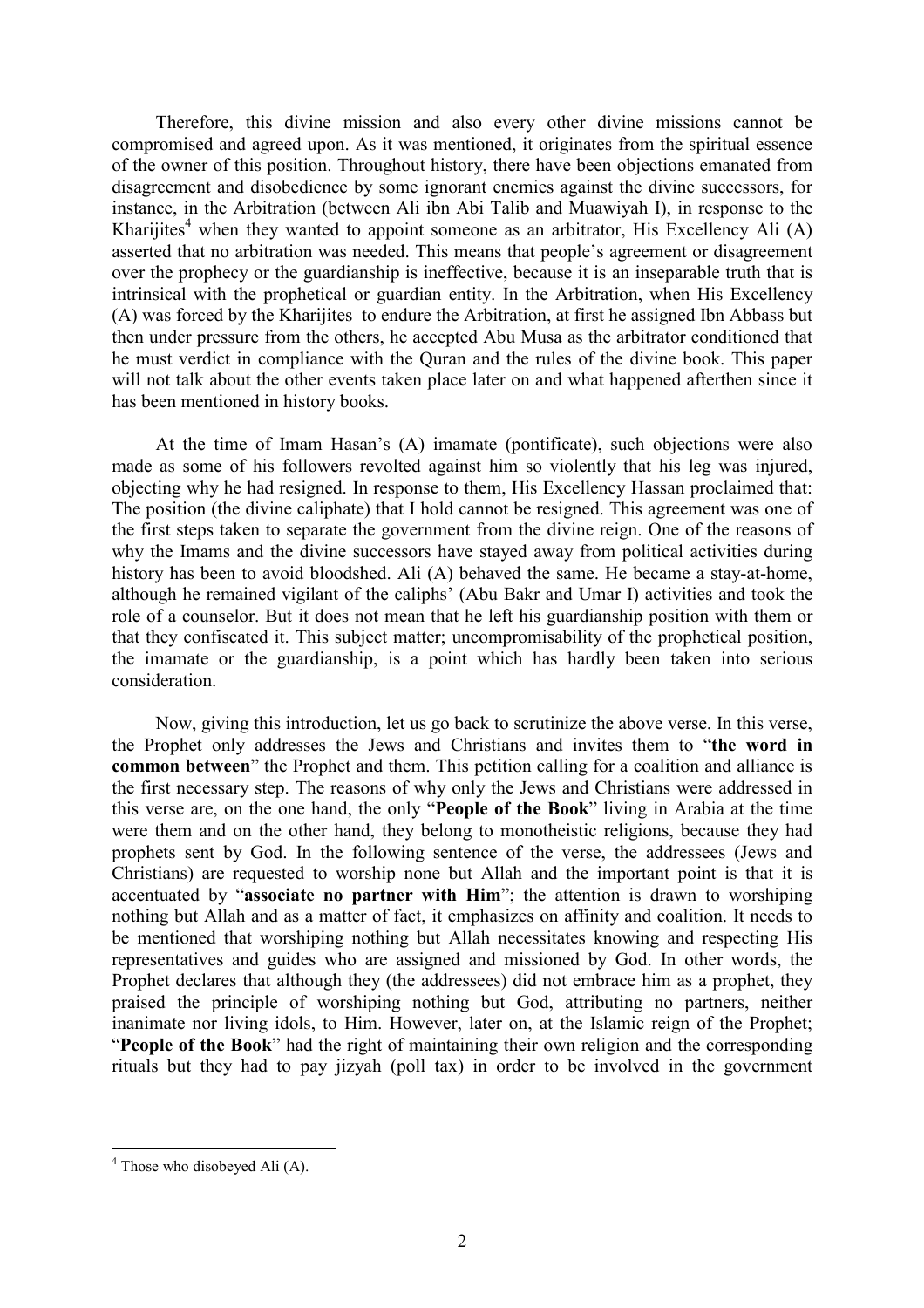financing expenditure.<sup>5</sup>

 $\overline{a}$ 

Another important point is that this matter of calling out for alliance has always been applied in politics, society and Islamic rules, but unfortunately majority of these petitions have served "give me *YOUR* hands to achieve alliance", in other words, "everyone has to be with *ME*" and it is not "everyone all together". In fact, some opportunists and instrumentalists have abused this principle to satisfy their own dictatorial greed.

There is another problem with this invitation to mysticism and that is; mysticism is all based on intuition and cannot be worded according to its nature, but some are insisting on learning this intangible plasma just like the way other theoretical sciences are studied. Instead of paying careful attention to the true nature and the authenticity of mysticism and looking for it deep in their pure hearts, they expect to find it through papers and pages of books, making judgments via experimental or historical researches. Meanwhile, it is reasonably natural to be stuck in playing with mysticism terminology since they possibly imagine that knowing the literal meaning of these complicated words are exactly the very plasma of genuine mysticism; fancying they understand mysticism. But the unpleasant fact is that they have no slightest idea of what mysticism could possibly be. They might have heard about mysticism that "the proof of pudding is in the eating" and because of that, they say one should eat this mystical pudding, and again they confuse the eating of this pudding with reading and studying mysticism books and then they talk about it based on their fantasies.

History verifies that deviations from mysticism have taken place since it has been on the papers. This is true for the mysticism of all religions. Basically, at the rise of religions and according to an oriental attitude, true adherents of religions normally tried to acquire the indepth knowledge and mysticism of the religion via "taking the knowledge from the mouths of the chosen". <sup>6</sup> By the time of the Prophet (PBUH) and then his direct descending Imams (A), the adherents (the Shiites) never made personal judgments and actually considered it as blameworthy; hence they had affinity and affection. But since the unwrittenable knowledge that could not be worded has been on paper divergence began, as it has not been acquired by taking from the mouths of the divine successors and instead, it has been looked for in the books and personal fantasies.

Going back to history, in the period of one of the Abbasid caliphs, there were hundreds of mujtahids (jurisprudents) in Baghdad and each made his own judgment, issued his own Fatwa (opinion) and then conducted it. The caliph found out that how divisive these mujtahis were becoming. He selected six of them who had the most followers and ordered people to abide by them. These six mujtahids were Abu Hanifah, Shafei, Malik, Ahmad ibn Hanbal, Abu Dawood and Tabari. Gradually, the first four were much more in the center of attention and the last two were ignored, and yet considerable divergent views exist among them.

The same is true for mysticism as well. All mystical truths have been expressed deeply through the scripts and sayings by senior mystics but they never officially raised these facts

<sup>&</sup>lt;sup>5</sup> Muslims paid Khums (one-fifth of their income) and Zakat (alms tax; literally means that which purifies) to satisfy God's will. But, Jews and Christians did not believe Muhammad as prophet, they normally could not feel happy to pay tax. Therefore, to be under the Islamic governmental, they had to pay tax to take some parts of government expenditures.